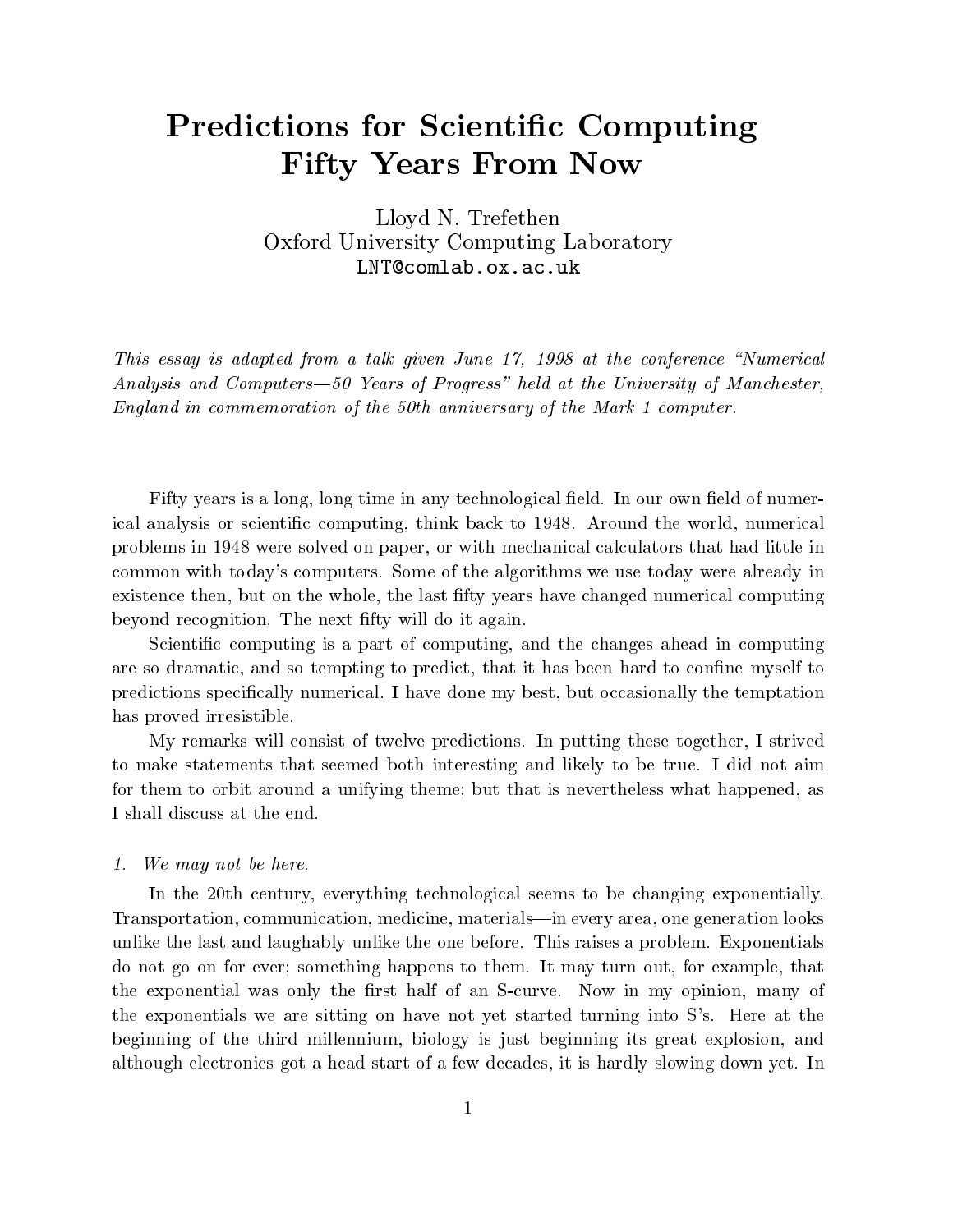a decade or two the slowdown may be in sight, or it may not; but in any case, technology here in 1998 is booming.

The presence of exponentials all around us overshadows any attempt to predict the future. I want to dwell for a moment on just one of the shadows, one that has nothing specifically to do with computing. In my opinion, our position on an exponential tra jectory is evidence that technological civilizations do not last very long. I do not claim that our civilization must end within fifty years, or five hundred, but I do believe there is reason to doubt that it can survive for, say, a million years. I cannot think about the future without this view pressing upon me.

My reasoning has nothing to do with any particular cataclysm that may befall us, such as environmental poisoning or exhaustion of resources or asteroid impact or biological or nuclear war. The argument is more abstract, and it goes like this. The industrial explosion on earth began just two or three hundred years ago. Now if technological civilizations can last a million years, how do you explain the extraordinary coincidence that you were born in the first few generations of this one?  $-$  in the very first century of radio, television, light bulbs, telephones, phonographs, lasers, refrigerators, automobiles, airplanes, spacecraft, computers, nuclear power, nuclear weapons, plastics, antibiotics, and genetic engineering?

I believe that the explanation of our special position in history may be that it is not so special after all, because history tends not to last very long.

This is an odd kind of argument, and many people don't like it. They say: one must be born somewhere, and early in history is no more special than at any other point. Someone must be born early; why not we? But I do not think the Copernican Principle—for that is what this argument has been called by J. R. Gott of Princeton University—can be brushed aside so easily. In fact, we have long been comfortable with similar reasoning in the field of statistical mechanics. It is accepted that the air you are breathing right now behaves like a gas solely for reasons of probability. Other behaviors are possible, including the proverbial disappearance of all the molecules into the corners of the room, but you never see them because they are vastly less likely.

There is a second line of evidence, sometimes known as Fermi's paradox, that also suggests that technological civilizations are short-lived. Most of us agree that even if the first microbes came to earth from space, the development of advanced terrestrial life has occurred locally. The human race is not an outpost of a galactic society; it is a domestic product. How can we explain this if technological civilizations last millions of years? An ages-old technological civilization willexpand across its galaxy, simply because it can. (Don't ask why, for expanding is what life does. If one species doesn't, another will replace it.) Yet in a million years of expanding at a hundredth the speed of light, a civilization can spread ten thousand light years, a distance encompassing billions of stars. Is it plausible that technological civilizations are so rare as to arise on only one star among billions?

I believe that the explanation of the emptiness out there may be that technological civilizations perish before they start to spread across their galaxy—or that they start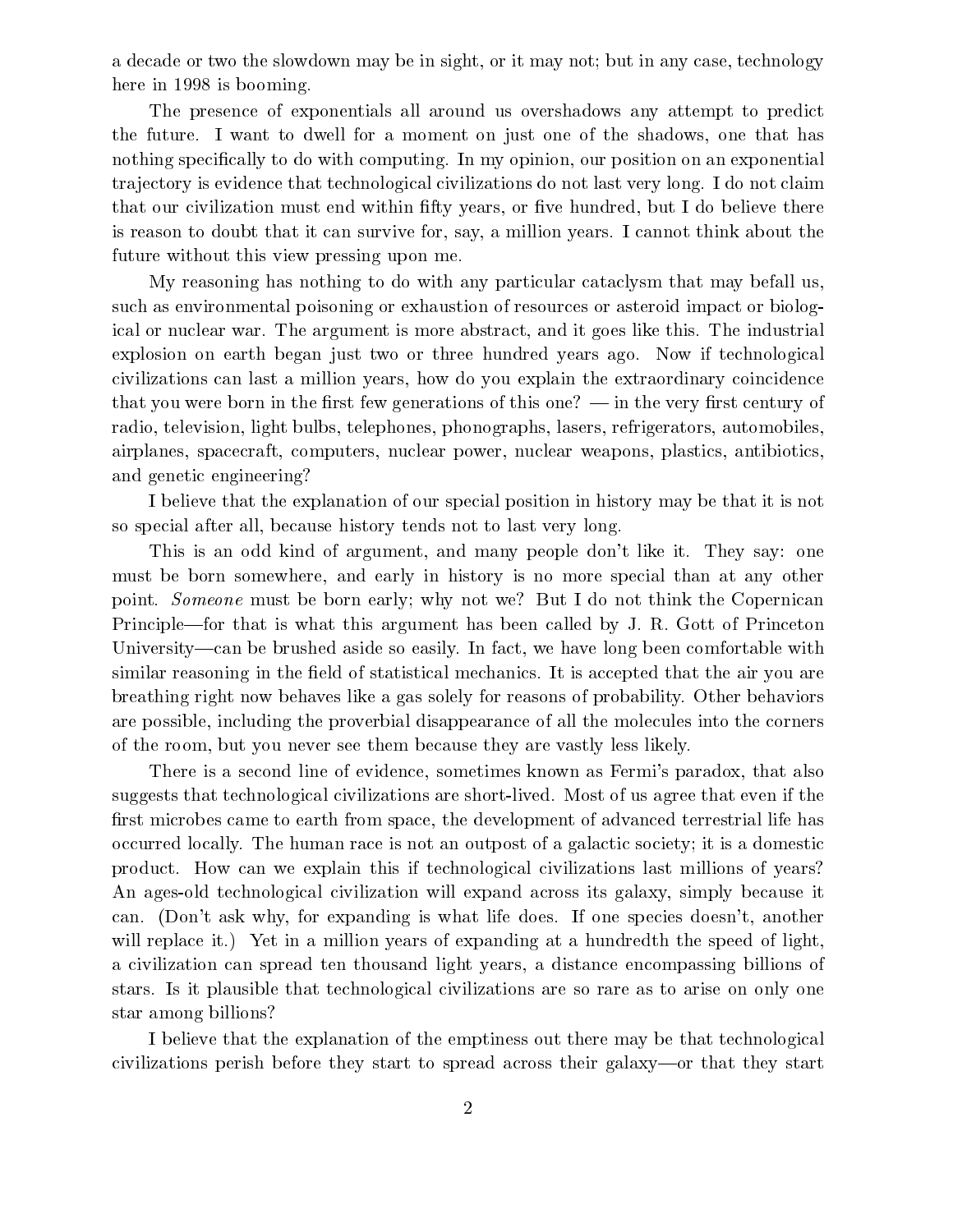spreading, then perish in a cataclysm so great as to take the galaxy with them.

Suddenly the problem of predicting fifty years of scientific computing begins to look easy! Let's get down to it.

# 2. We'll talk to computers more often than type to them, and they'll respond with pictures more often than numbers.

A dramatic change in the last twenty years has been the arrival of graphical interfaces. When I was a graduate student at Stanford around 1980, we played with some Alto machines donated by Xerox, early workstations featuring windows, icons, mice and pointers, but I thought these were party tricks, too silly to catch on. Today the descendants of the Altos have driven other machines to extinction. It takes no special insight to predict that soon, an equally great change will occur as we take to interacting with computers by speech. It has been a long time coming, but this transformation is now around the corner.

It is good fun to imagine what computer graphics will be like in fifty years. I hardly dare, except to note that three-dimensional images will be as ordinary as Velcro.

Curiously, though the development of speech and graphics will make our machines ever more human in feel, less apparently numerical, the underlying computations will continue to be based on numbers represented digitally to many digits of precision. The digital idea is what makes everything possible, and it is not going to go away. This is one sense in which the scientists and engineers of the future will be further removed from the details of computing than we are, just as we are further removed than were our parents.

#### $\mathcal{S}_{\cdot}$  $Numerical computing will be adaptive, iterative, exploratory, intelligent—and the$ computational power will be beyond your wildest dreams.

Adaptive computing is one of the glories of the computer age. Gauss quadrature was invented two centuries ago, but adaptive quadrature didn't arrive until the 1960s. Adaptive ODE solvers came soon after, and have turned the solution of most ordinary differential equations into the use of a black box. Partial differential equations are not yet boxed in black, but the trend is in that direction. As time goes by, adaptivity managed by the computer's intelligence becomes more and more widespread. Computers are not as wise as people, but they can explore a forest of possibilities faster than we can reason them through. In fty years, this is how most numerical problems will be solved. We will tell the machine what we want, and the machine, an intelligent control system sitting atop an encyclopedia of numerical methods, will juggle computational possibilities at incomprehensible speed until it has solved the problem to the accuracy required. Then it will give us the answer; and if we insist, it may even tell us something of how it got there.

The power unleashed by this kind of computing will be vast. Large parts of physical reality will be simulated in real time before our eyes, with effects so far beyond what the pioneers of computing could envision that to call it computation almost seems to miss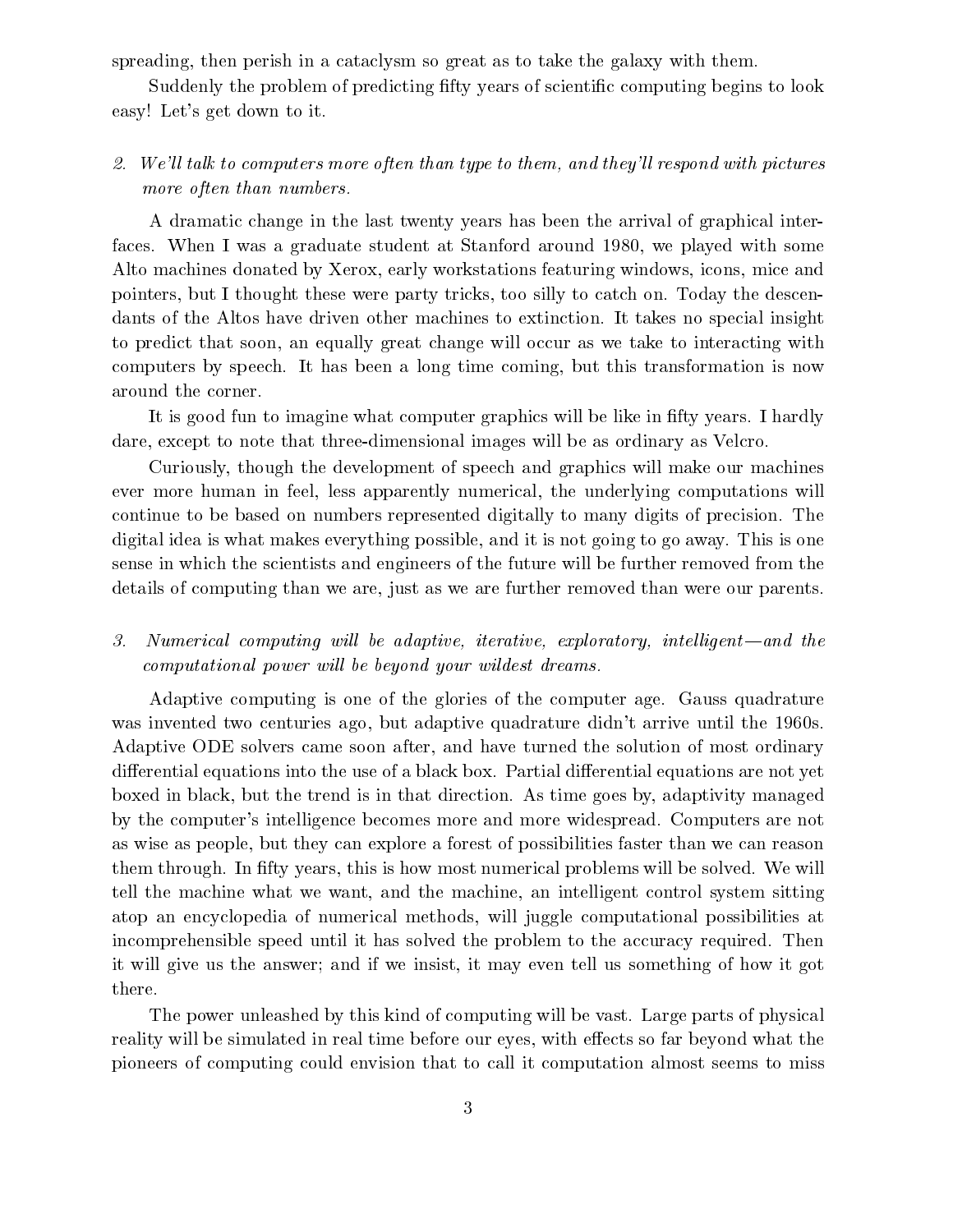the point.

When computations are all intelligent, when everything is embedded in a control loop, the mathematical landscape will change. One distinction that means a great deal to us today is the distinction between linear and nonlinear problems. Broadly speaking, linear problems can be solved in one pass, but nonlinear ones require iteration. In fifty years, when everything is embedded in an iterative loop anyway, this difference will have faded. For the same reason, today's big distinction between forward and inverse problems will have faded too.

My next prediction is a corollary.

#### 4. Determinism in numerical computing will be gone.

Recently our family rented a car for a holiday. One evening we wanted to look at the stars, which meant turning off the dome light. We couldn't figure out how to do it! A decade ago, closing the doors and flipping a switch would have sufficed, but nowadays, cars are more intelligent. In some, the light stays on for a fixed period after you close the door, but in ours, the situation was more complicated. There was an interlock with the engine, and some additional intelligence that we never got to the bottom of. Eventually we got the light off, but we were not quite sure how we had done it, or if we could do it the same way again.

Have you noticed how many of our machines behave this way? Photocopiers used to be deterministic: you put in your document, pressed a button, and out came a copy. Nowadays they are animated by microprocessors and have complicated arrays of internal states. The first copy may come out in landscape orientation, but the second in portrait, if the machine decides in-between that it ought to change modes. The copier may have strong opinions about all kinds of things, and resist your attempts to impose your will on it. Yesterday I wanted to put in new paper when the machine thought this was unnecessary, and to achieve my end I was forced to outwit it by tricking its paper sensor.

Further examples are all around us. Typewriters used to be deterministic, if clunky: you knew what would happen when you pressed a key. Nowadays, in Word or LaTeX, changing one character of input may alter the whole document in startling ways. Why, at highway rest stops, even toilets are intelligent devices now whose states of mind we don't fully understand. When you've used the toilet, washing your hands becomes a battle to outsmart a sensor that seems sullen about detecting your presence, and if you manage to get your hands wet, you have an intelligent hot air blower to make friends with if you want to dry them.

What's true of toilets will be true of numerical computations. In fifty years, though the answers you get will be accurate without fail to the prescribed precision, you will not be sure of duplicating them exactly if you solve the the problem a second time. I don't see how this loss of determinism can be stopped. Of course, from a technical point of view, it would be trivial to make our machines deterministic by simply leaving out all that intelligence. However, we will not do this, for intelligence is too powerful. We'll put it in, ever more of it. In the last fty years, the great message to be communicated to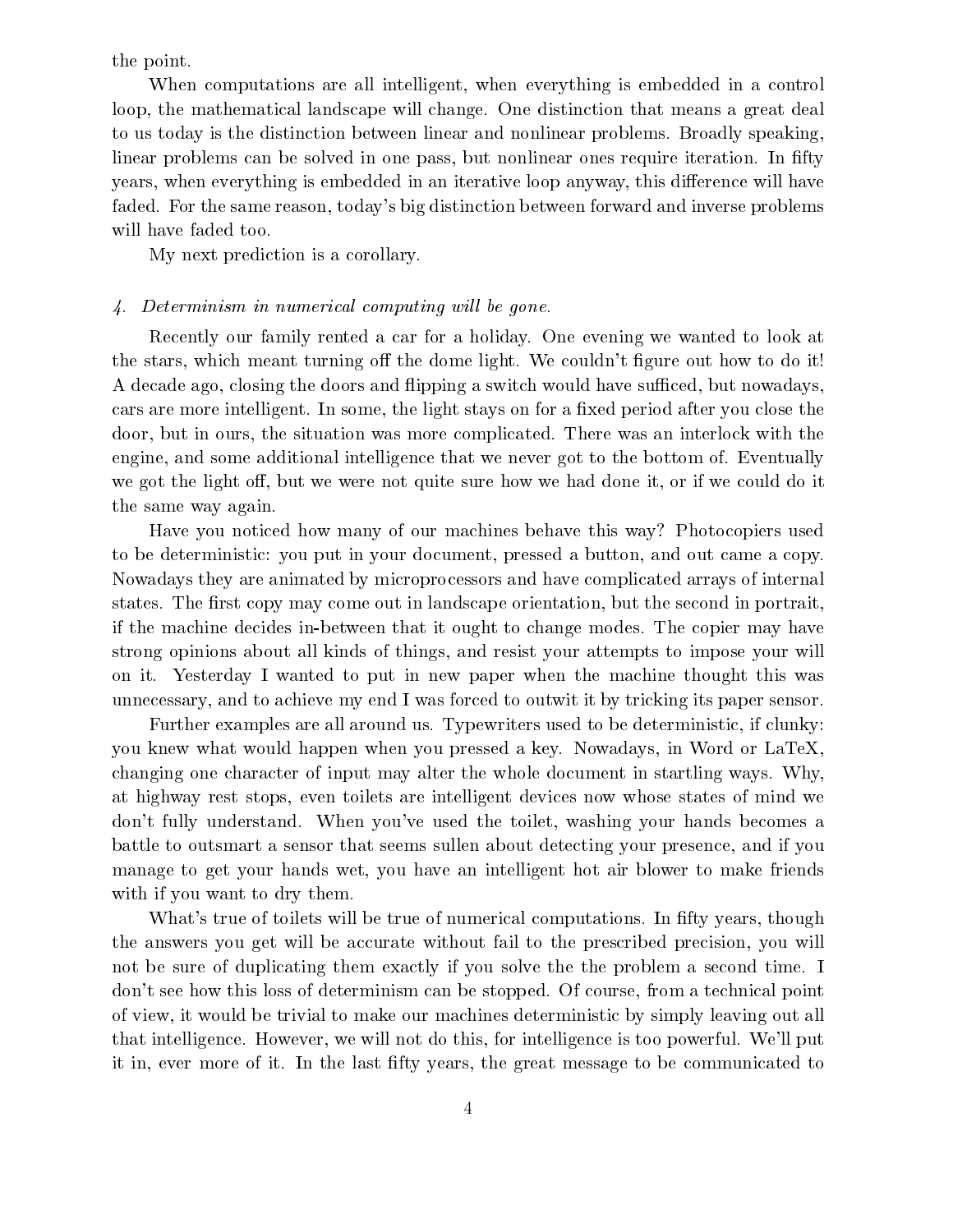scientists and engineers was that it is not reasonable to ask for exactness in numerical computation. In the next fifty, they will learn not to ask for repeatability either.

Let me move now to more concrete algorithmic matters.

#### 5. The importance of floating point arithmetic will be undiminished.

So much will change in fty years that it is refreshing to be able to predict some continuity. One thing that I believe will last is floating point arithmetic. Of course, the details will change, and in particular, word lengths will continue their progression from 16 to 32 to 64 to 128 bits and beyond, as sequences of computations become ever longer and require, if only at a logarithmic pace, ever more accuracy to contain accumulation of errors. But I believe the two defining features of floating point arithmetic will persist: relative rather than absolute magnitudes, and rounding of all intermediate quantities.

Outside the numerical community, some people feel that floating point arithmetic is an anachronism, a 1950s kludge that is destined to be cast aside as machines become more sophisticated. Computers may have been born as number crunchers, the feeling goes, but now that they are fast enough to do arbitrary symbolic manipulations, we must move to a higher plane. In truth, however, no amount of computer power will change the fact that most numerical problems cannot be solved symbolically. You have to make approximations, and floating point arithmetic is the best general-purpose approximation idea ever devised.

Human scientic ingenuity seems almost unlimited, when given enough time to operate. Certainly my own habit is to be optimistic about the crossing of merely technical hurdles. This brings me to my next prediction.

## 6. Linear systems of equations will be solved in  $O(N^{2+\epsilon})$  flops.

Matrix computations as performed on machines around the world typically require  $O(N^*)$  noating point operations—"nops" —where N is the dimension of the problem. This statement applies exactly for computing inverses, determinants, and solutions of systems of equations, and it applies approximately for eigenvalues and singular values. But all of these problems involve only  $O(N^+)$  inputs, and as machines get faster, it is increasingly aggravating that  $O(N^{\ast})$  operations should be needed to solve them.

 $_{\textrm{\scriptsize{DI}}\textrm{\scriptsize{asgen}}}$  showed in 1968 that the  $O(N^{\ast})$  barrier could be breached. He devised a recursive algorithm whose running time was O(N  $^{\sim}$ 27), approximately O(N  $^{\sim}$ 7), and subsequent improvements by Coppersmith, Winograd and others have brought the exponent down to 2.376. However, the algorithms in question involve constants so large that they are impractical, and they have had little effect on scientific computing. As a result, the problem of speeding up matrix computations is viewed by many numerical analysts as a theoretical distraction of no real importance. This is a strange attitude to take to the most conspicuous unsolved problem in the field! Of course, it may be that there is some reason why no practical algorithm can ever be found, but we certainly do not know that at this point. A "fast matrix inverse" may be possible, perhaps one with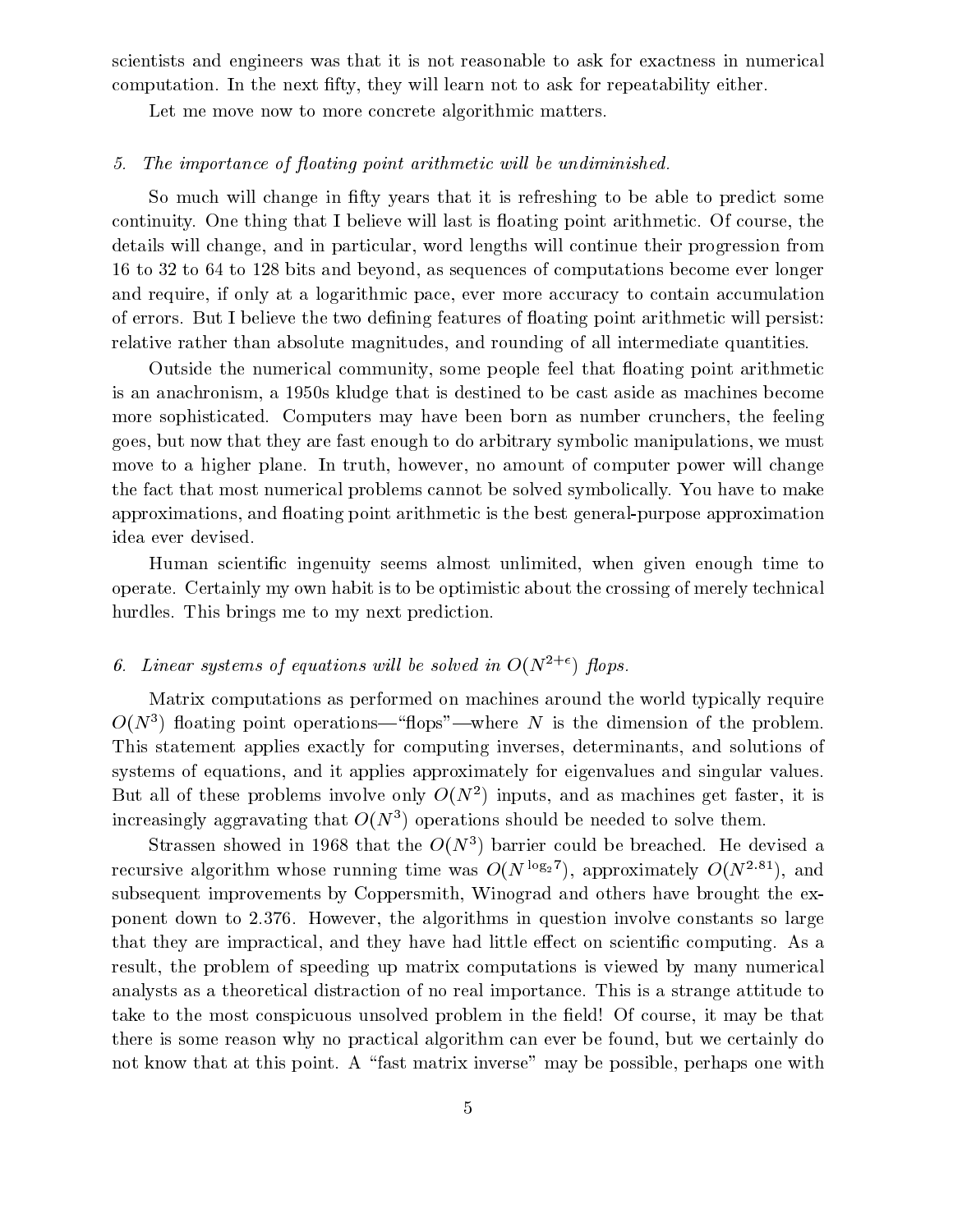complexity  $O(N^2 \log N)$  or  $O(N^2 \log^2 N)$ , and discovering it would change everything.

In 1985 I made a bet with Peter Alfeld of the University of Utah that a matrix algorithm with complexity  $0(N^{2+\epsilon})$  for any  $\epsilon > 0$  would be found within ten years. None was, and I gave Alfeld a check for \$100. We renewed our bet, however, to 2005, and in that year I will renew it again if necessary. One morning, with luck, the headlines will appear. I think fifty years should be long enough.

Prediction 7 has a special historical context. Prediction 7 has a special historical context.

#### 7. Multipole methods and their descendants will be ubiquitous.

The conjugate gradient and Lanczos algorithms were invented around 1950, and their story is a curious one. Nowadays we have no doubt as to what these methods are good for: they are matrix iterations, which for certain matrices bring those  $O(N^*)$ operation counts down to  $O(N^{\ast})$  or even better. Though there are constants midden in the "O", these methods are sometimes much faster than Gaussian elimination and its relatives when  $N$  is large.

What is curious is that Hestenes, Stiefel, Lanczos and the rest didn't see this coming. In the 1950s,  $N$  was too small for these iterations yet to be competitive, but all the mathematical pieces were in place. These men knew something of the convergence properties of their iterations, enough to have been able to predict that eventually, as machines grew faster, they should beat the competition. Yet they seem not to have made this prediction. A numerical analyst writing an essay like this one in 1960 might not have mentioned conjugate gradients or Lanczos at all.

It is with this history in mind that I mention multipole methods, by which I mean methods related to the recent algorithms of Rokhlin and Greengard for N-body problems and integral equations. Times have changed, and now we all think asymptotically. When multipole methods were being invented in the 1980s, they were competitive in 2D but not in 3D. But Rokhlin and Greengard saw immediately that these techniques reduced counts from  $O(N^*)$  to  $O(N)$ , give or take a logarithmic factor, so now could they not win in the long run? And so they will.

The success of multipole methods will exemplify a general trend. As time goes by, large-scale numerical computations rely more on approximate algorithms, even for problems that in principle might be solved exactly in a finite number of steps. Approximate algorithms are more robust than exact ones, and oddly, they are also often faster.

## 8. Breakthroughs wil l have occurred in (i) matrix preconditioners, (ii) spectral methods, and (iii) time stepping for partial differential equations.

As I said, I am an optimist about merely technical hurdles; most of them eventually get crossed. The three predictions here are examples. The business of matrix preconditioners is vitally important, but it is a jungle these days—surely improvements are in store! Spectral methods for PDEs are in a similar state—remarkably powerful, but varying awkwardly from one application to the next. Order is needed here, and it will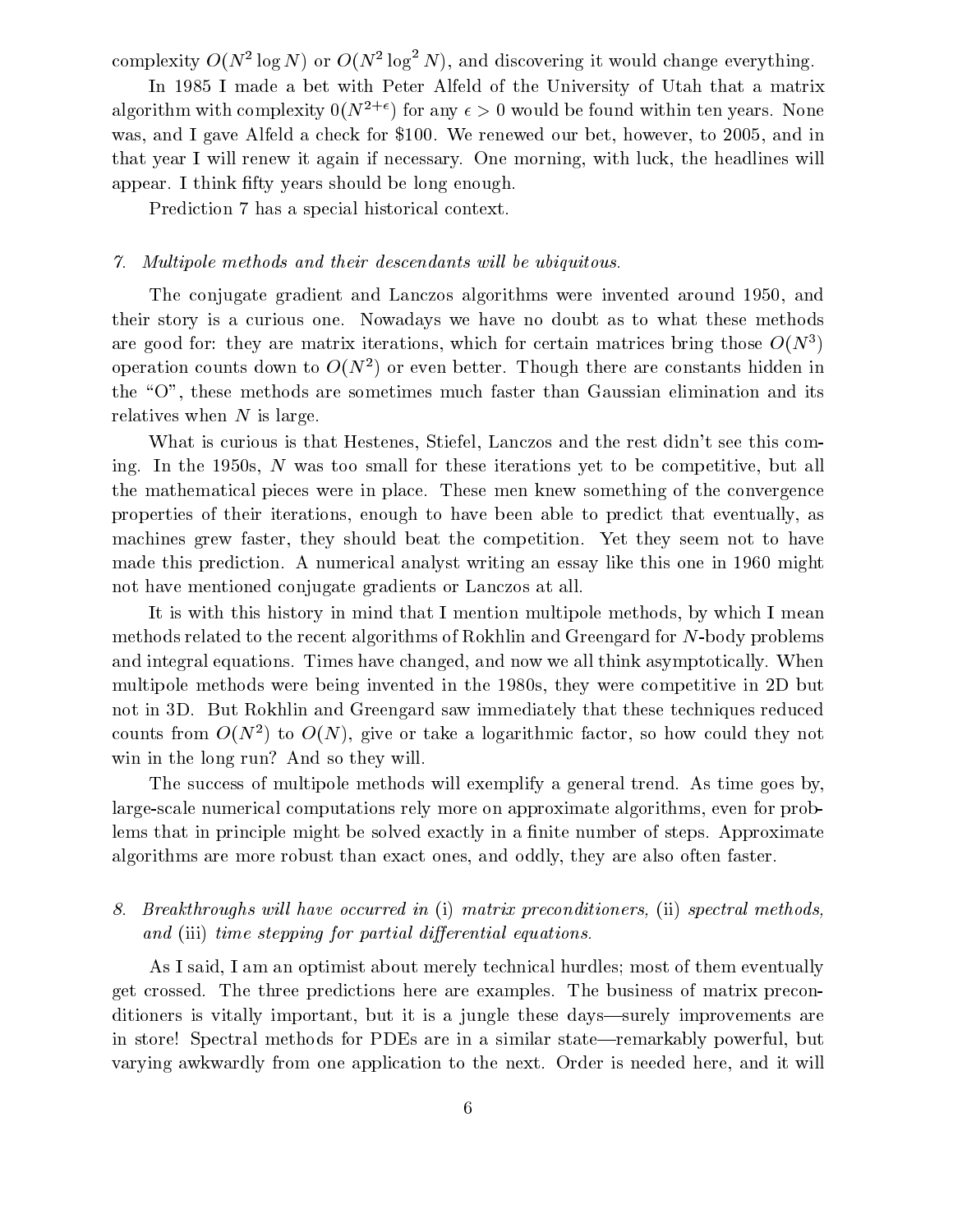come. As for time-stepping, this is the old problems of stiffness, reasonably well in hand for ODEs but still unsolved in a general way for PDEs. To this day, the CFL restriction constrains our computations all across the range of science and engineering. To get around these constraints, time steps are taken smaller than we would wish, huge matrix problems are solved at great cost, and physically important terms are thrown away just because they are too hard to implement. The CFL condition will not disappear, but new weapons will be devised to help us in the day-to-day struggle against it.

Old dreams abound, some of them painfully slow to be fulfilled. In fifty years, however, many will come to fruition.

#### 9. The dream of seamless interoperability will have been achieved.

Users and onlookers complain year after year, why isso much human intervention needed to get from the whiteboard to the solution? Why does one computer program have to be written for the grid generator, another for the discretization, and still another for the linear algebra, requiring interfaces all along the way with repeated opportunities for human error? Why are symbolic and numerical calculations separate? Why can't our ideas and tools blend together into a seamless interoperable system? Well, of course, they can, and getting there is merely an engineering problem. Fifty years from now, humans will have vanished from most of these intermediate steps. The grids and the solvers will be coupled, and humans will more and more rarely catch sight of actual numbers in the course of doing science.

It's easy to predict a revolution—say, linear algebra in  $O(N^{2+\epsilon})$  operations—without providing a hint as to how it will be achieved. The next two predictions try to go further and give the hint too.

#### The problem of massively parallel computing will have been blown open by ideas 10. related to the human brain.

The information revolution is underway; we do not know where it will take us, but the journey has begun. By contrast, the revolution in understanding how the brains of humans and other higher animals work has not arrived yet. Some key idea is missing.

Another fact about our scientic landscape is that the problem of massively parallel computing is stalled. For decades it has seemed plain that eventually, serial computers must run up against the constraints of the speed of light and the size of atoms, at which point further increases in power will come about through massive parallelism. Yet parallel computing nowadays is a clumsy business, bogged down in communication problems, nowhere near as far advanced as everyone expected a decade ago.

I believe that the dream of parallel computing will be fulfilled. And it is hard to avoid the thought that if parallel computing and the human brain are both on the agenda, then the two revolutions in store will somehow be linked. Brain researchers will make discoveries that will transform our ideas of how to compute in parallel; or researchers in parallel computing will make discoveries that will unlock the secrets of the brain; or,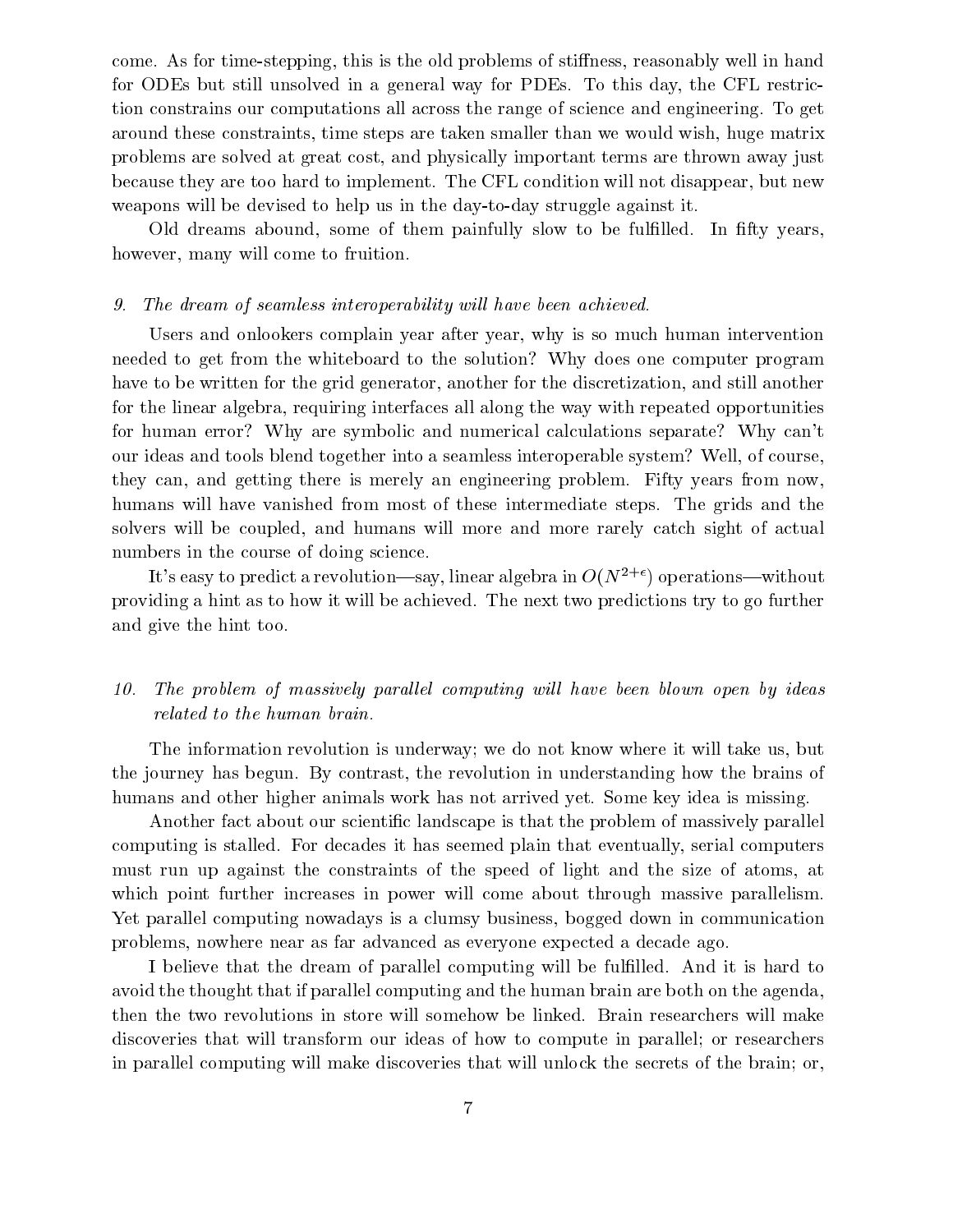just as likely, the two fields will change in tandem, perhaps during an astonishing five or ten years of upheaval. The upheaval could begin tomorrow, or it might not begin for another generation. But it is destined to occur, and by 2048, I expect that parallel computing and the understanding of the brain will be incomparably further advanced than they are now, and much more strongly linked to one another.

Understanding the brain is a revolution in biology that must be coming. Meanwhile, there is another revolution in biology that is already happening: the working out of DNA/RNA genomes and their implications. Every organism from virus to man is specied by a program written in the alphabet of the nucleotides. Since Watson and Crick, we have known this must be true, and in 1995, the first genome of a freestanding organism—the bacterium  $Haemophilus$  influenzae—was sequenced. Since then, dozens more have followed, and everything in biology, from development to drug design, is being reinvented as we watch. If I give you the sequence KPSGCGEQNMINFYPNVL in the standard code for the amino acids, this is enough for you to determine in a few seconds that I am speaking of an  $\alpha$ -macroglobulin proteinase inhibitor of *Octopus vul*garis, and to locate related enzymes in ten other species. Just point your browser to http://www.ncbi.nlm.nih.gov and run blastp.

I believe that this drama has implications for computing.

## 11. Our methods of programming wil l have been blown open by ideas related to genomes and natural selection.

Genetic programs and computer programs are strangely analogous. Both are absolutely precise digital codes, and no other codes that we know of have anything like the complexity of these two, with the size of a genome being of roughly the same order of magnitude (3  $\times$  10° nucleotides for *Homo sapiens*) as the size of an operating system  $(2 \times 10^5)$  bits for Windows 98). As a generation of engineers grows up with genomics, thinking digitally about the evolution of life on earth, our methods of computer programming will change. Traditionally, computer programs are written in a different way from biological ones. There's a programmer in the loop, an intelligence, which gives computer programs a logical structure that biological programs lack (not to mention comment cards!). Yet it is notable that nowadays, large-scale software systems are too big to be understood in detail by any individual, let alone to be mechanically analyzed or veried, and indeed, the process of industrial software design already seems as close to evolution by natural selection asto mathematical logic. Software at a place like Microsoft is generated by an endless process of experiment and test, code and correct, a process in which individual human intelligences seem less important than they used to. Operating systems evolve from one generation to the next, and they are never perfect, but they work. The process may seem repugnant to computer scientists, but it is scalable and unstoppable.

Finally, a prediction that is not really a prediction, just a pious wish.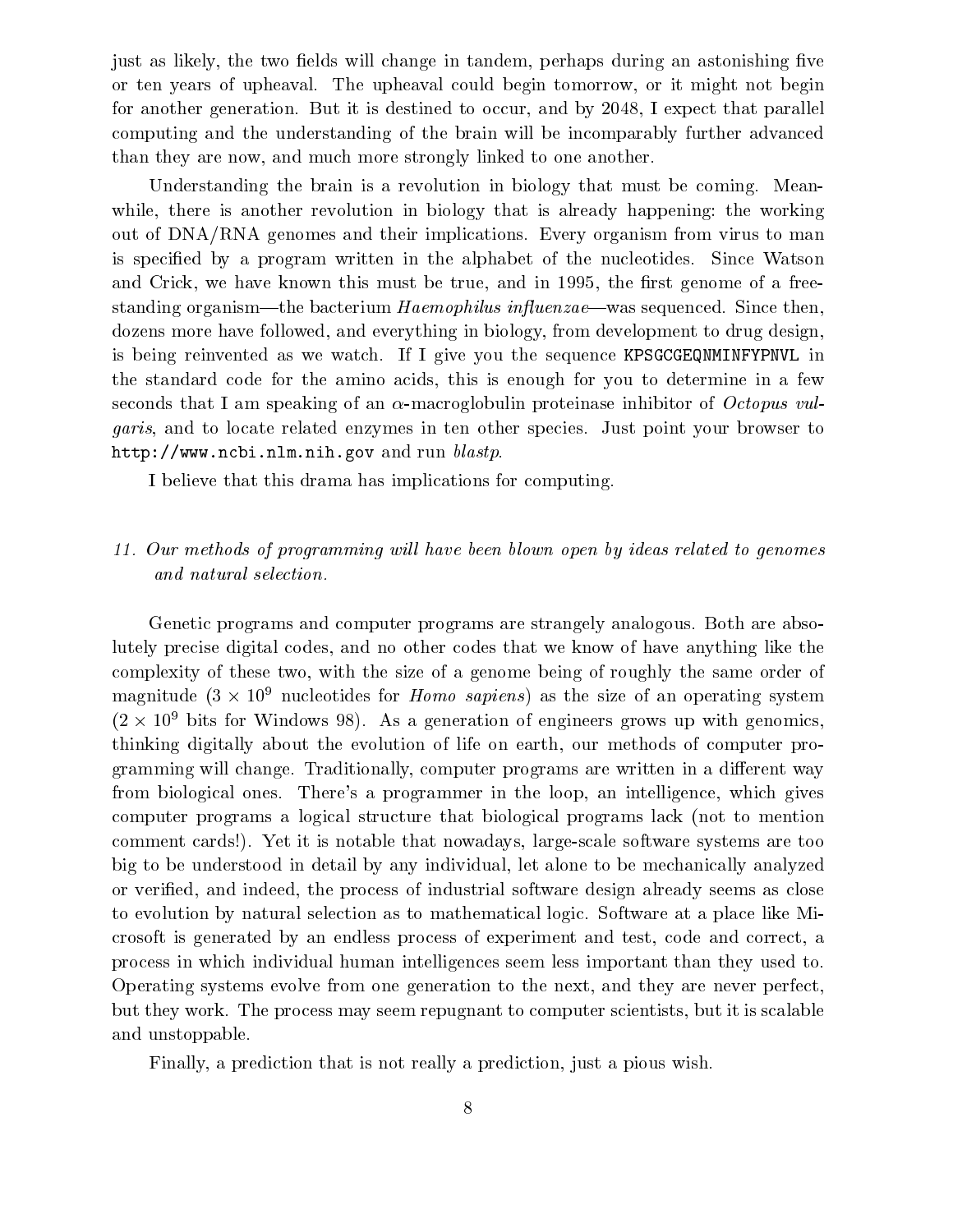$\ast$  $\ast$ 

Table 1 lists some highlights from the history of numerical analysis. Its attempt to extrapolate to the future summarizes some of the thoughts I have expressed in this hour.

When I looked at this collection of predictions, I was startled to see that a theme emerges from them. Some are what one might call purely technical. The others, however, those marked in the table by asterisks, have a pronounced sociological flavor. They have a theme in common:

### Humans will be removed from the loop.  $(*)$

Think about interacting with computers by speech and graphics. In this development, as we discussed, numbers will become less and less visible to humans. The computers will still work with numbers, but they will rarely take the trouble to show them to us, for we are notoriously bad at dealing with them.

Think about adaptive computations managed by intelligent control systems. The point here is precisely to remove human beings from the loop. Humans may have provided the ingredients, the fast Fourier transforms and quasi-minimal residual iterations, but we won't be asked to meddle with the details. Describe your problem to the machine, and then—well, you might as well go have a cup of coffee.

What about seamless interoperability? This development will be all to the good, or so we imagine, and yet again, it is a process of removing humans from involvement in the details. By 2048, you and I will not be needed to connect the gridder to the solver.

What about the radical new programming methods that may develop by analogy with natural selection? These will achieve their success by depending less on human programmers, more on automatic explorations and selections. For just as humans are not reliable at mathematics, they are not very good at programming either. You need a computer program? Sketch your needs to the machine, and then—well, you might as well go have another cup of coffee.

I find I have envisioned a frightening future, a future in which humans, though still the taskmasters of computers, are no longer much involved in the details of getting the tasks done. Fifty years from now, it is hard to imagine that our machines will still be dim enough to benefit much from our assistance.

That's my report from 1998, down here on the exponential.